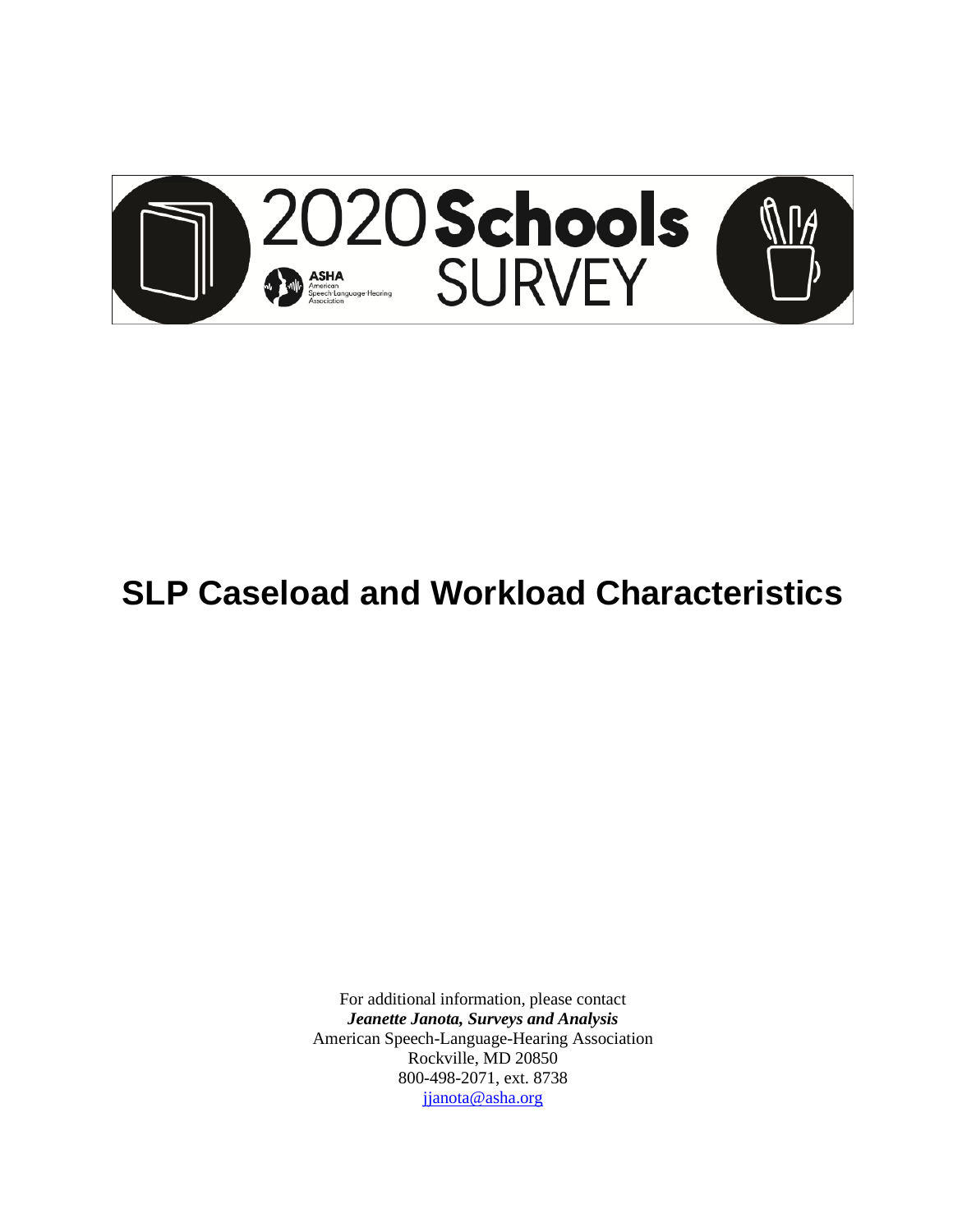# Contents

| Figures       |
|---------------|
| <b>Tables</b> |
|               |
|               |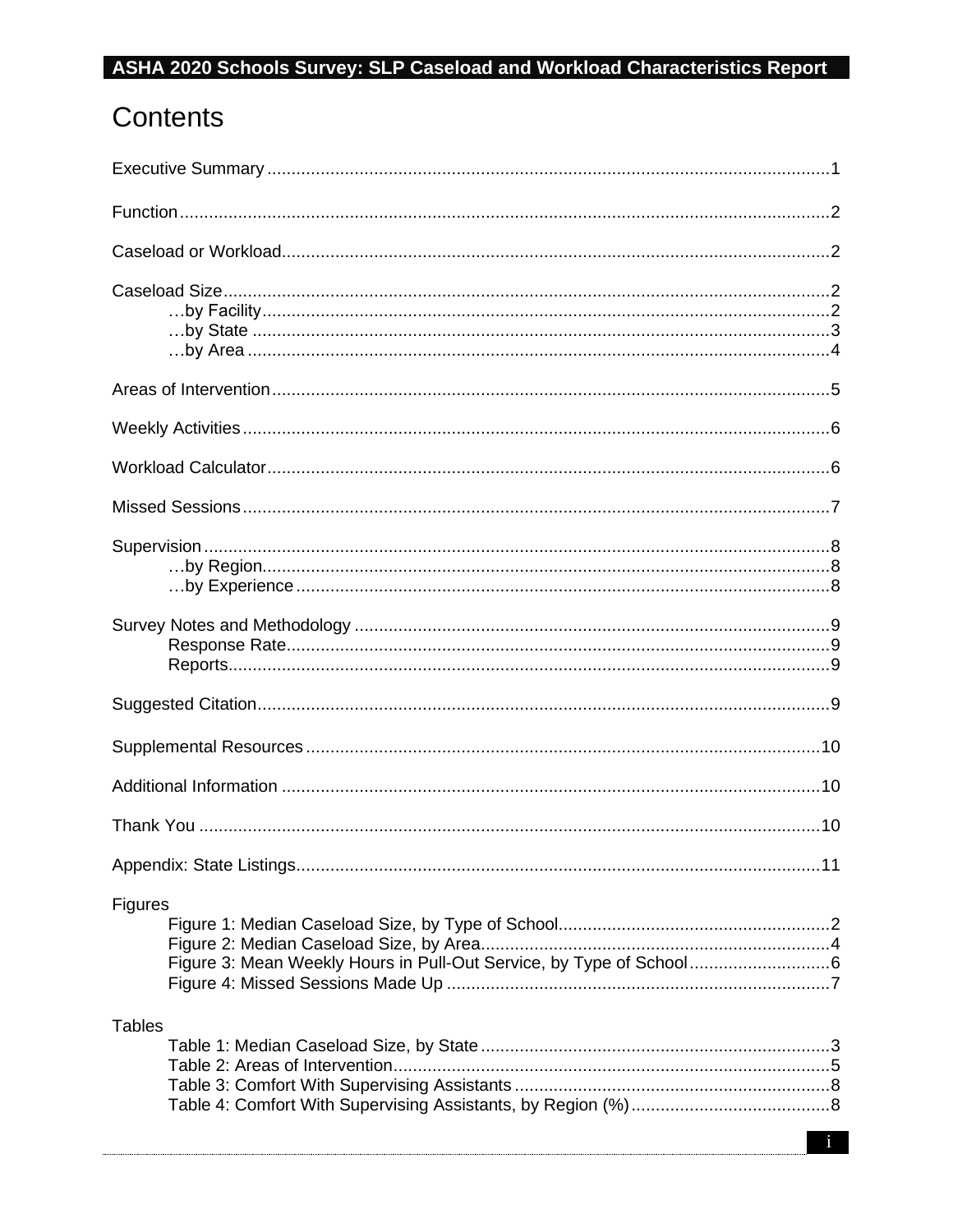# **Executive** Summary

In Spring 2020, the American Speech-Language-Hearing Association (ASHA) conducted a survey of speech-language pathologists (SLPs) and educational audiologists in school settings. The survey was designed to provide information about school-based service delivery and to update and expand information gathered during previous Schools Surveys.

The results are presented in a series of reports. This report is based on responses from SLPs in special day/residential schools, preschools, elementary schools, secondary schools, and combined school settings. Data are not presented for table cells with fewer than 25 respondents.

#### *Overall Findings*

- 88% of the SLPs employed full time or part time were clinical service providers.
- 79% of clinical service providers used a caseload approach to determine the number of students they served.
- ◆ Median caseload size was 47 students.
- The median caseload sizes were highest in Arizona and Texas (65) and smallest in New York (30).
- Median caseload sizes were smallest in the Middle Atlantic states (34) and largest in the East South Central states (60).
- At least 85% of SLPs served students with autism spectrum disorder; language disorders: pragmatics/ social communication; language disorders: semantics, morphology, syntax; and speech sound disorders.
- Clinical service providers spent an average of 19 hours weekly providing services in a pull-out model.
- ◆ 10% of the SLPs had used the ASHA Workload Calculator.
- 63% of the clinical service providers said they would need to make up a session any time that they missed one for any reason.
- 55% of the SLPs were *very* or *extremely comfortable* supervising assistants.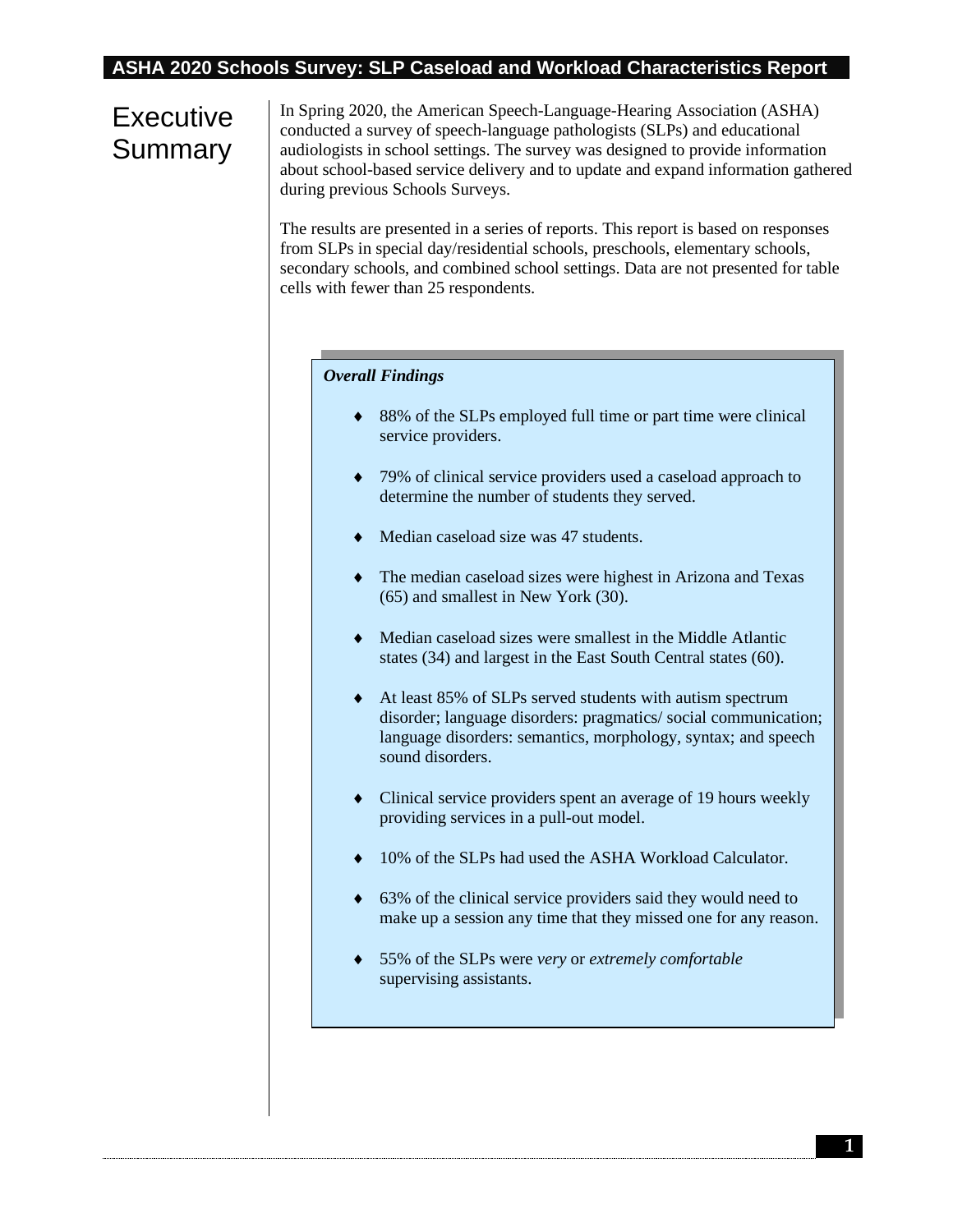| <b>Function</b>                   | Most (88%) of the SLPs who were employed full time or part time were clinical<br>service providers. The rest were diagnosticians (5%), special education teachers<br>(3%), administrators/supervisors/directors (2%), consultants (1%), or filled some<br>other role $(1\%)$ .                      |
|-----------------------------------|-----------------------------------------------------------------------------------------------------------------------------------------------------------------------------------------------------------------------------------------------------------------------------------------------------|
| Caseload<br><b>or</b><br>Workload | Most of the clinical service providers who were employed full time or part time<br>used a caseload approach to determine the number of students they served.<br>79% used a caseload approach<br>٠<br>17% used a workload approach<br>٠<br>4% used both a caseload approach and a workload approach. |
|                                   |                                                                                                                                                                                                                                                                                                     |
| Caseload<br><b>Size</b>           | The median monthly caseload size of ASHA-certified, school-based SLPs who<br>were clinical service providers working full time was 47 (range of 5–214).<br>Caseload size was lowest in special day/residential schools (27) and highest in<br>elementary schools (50; see Figure 1).                |
| …by Facility                      | Figure 1: Median Caseload Size, by Type of School                                                                                                                                                                                                                                                   |
|                                   | Day<br>27                                                                                                                                                                                                                                                                                           |
|                                   | Preschool<br>40                                                                                                                                                                                                                                                                                     |
|                                   | Elementary<br>50                                                                                                                                                                                                                                                                                    |
|                                   | Secondary<br>48                                                                                                                                                                                                                                                                                     |
|                                   | Combination<br>48                                                                                                                                                                                                                                                                                   |
|                                   | Total<br>47                                                                                                                                                                                                                                                                                         |
|                                   | 20<br>40<br>60<br>0                                                                                                                                                                                                                                                                                 |
|                                   | <i>Note.</i> $n = 1,279$ .                                                                                                                                                                                                                                                                          |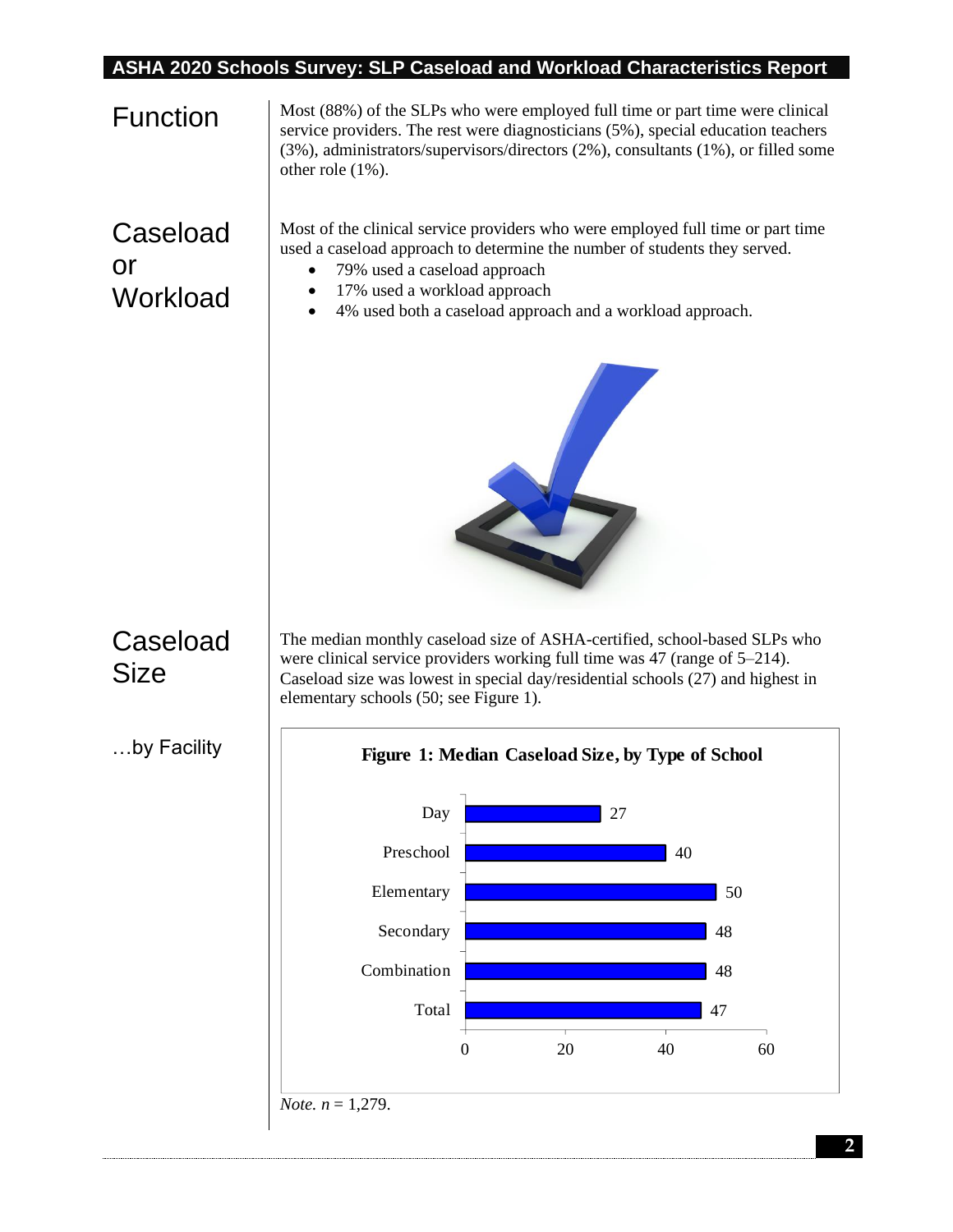$\mathsf{r}$ 

...by State Approximately one third  $(n = 18)$  of the states had a sufficient number of respondents to warrant reporting their caseload sizes. The highest reportable caseload size was in Arizona and Texas (65), and the lowest was in New York (30; see Table 1).

| Table 1: Median Caseload Size, by State |          |                     |                 |
|-----------------------------------------|----------|---------------------|-----------------|
| <b>State</b>                            | Caseload | <b>State</b>        | <b>Caseload</b> |
| Alabama (AL)                            |          | Montana (MT)        |                 |
| Alaska (AK)                             |          | Nebraska (NE)       |                 |
| Arizona (AZ)                            | 65       | Nevada (NV)         |                 |
| Arkansas (AR)                           |          | New Hampshire (NH)  |                 |
| California (CA)                         | 55       | New Jersey (NJ)     | 35              |
| Colorado (CO)                           |          | New Mexico (NM)     |                 |
| Connecticut (CT)                        |          | New York (NY)       | 30              |
| Delaware (DE)                           |          | North Carolina (NC) | 46              |
| District of Columbia (DC)               |          | North Dakota (ND)   |                 |
| Florida (FL)                            | 60       | Ohio (OH)           | 53              |
| Georgia (GA)                            | 48       | Oklahoma (OK)       |                 |
| Hawaii (HI)                             |          | Oregon (OR)         |                 |
| Idaho (ID)                              |          | Pennsylvania (PA)   | 56              |
| Illinois $(IL)$                         | 45       | Rhode Island (RI)   |                 |
| Indiana $(IN)$                          |          | South Carolina (SC) |                 |
| Iowa (IA)                               |          | South Dakota (SD)   |                 |
| Kansas (KS)                             |          | Tennessee (TN)      |                 |
| Kentucky (KY)                           |          | Texas (TX)          | 65              |
| Louisiana (LA)                          |          | Utah (UT)           |                 |
| Maine (ME)                              |          | Vermont (VT)        |                 |
| Maryland (MD)                           | 41       | Virginia (VA)       | 50              |
| Massachusetts (MA)                      | 43       | Washington (WA)     |                 |
| Michigan (MI)                           | 53       | West Virginia (WV)  |                 |
| Minnesota (MN)                          | 46       | Wisconsin (WI)      | 42              |
| Mississippi (MS)                        |          | Wyoming (WY)        |                 |
| Missouri (MO)                           | 36       |                     |                 |

*Note.*  $n = 927$  for the 18 states with reportable data. Blank cells indicate that fewer than 25 respondents provided data.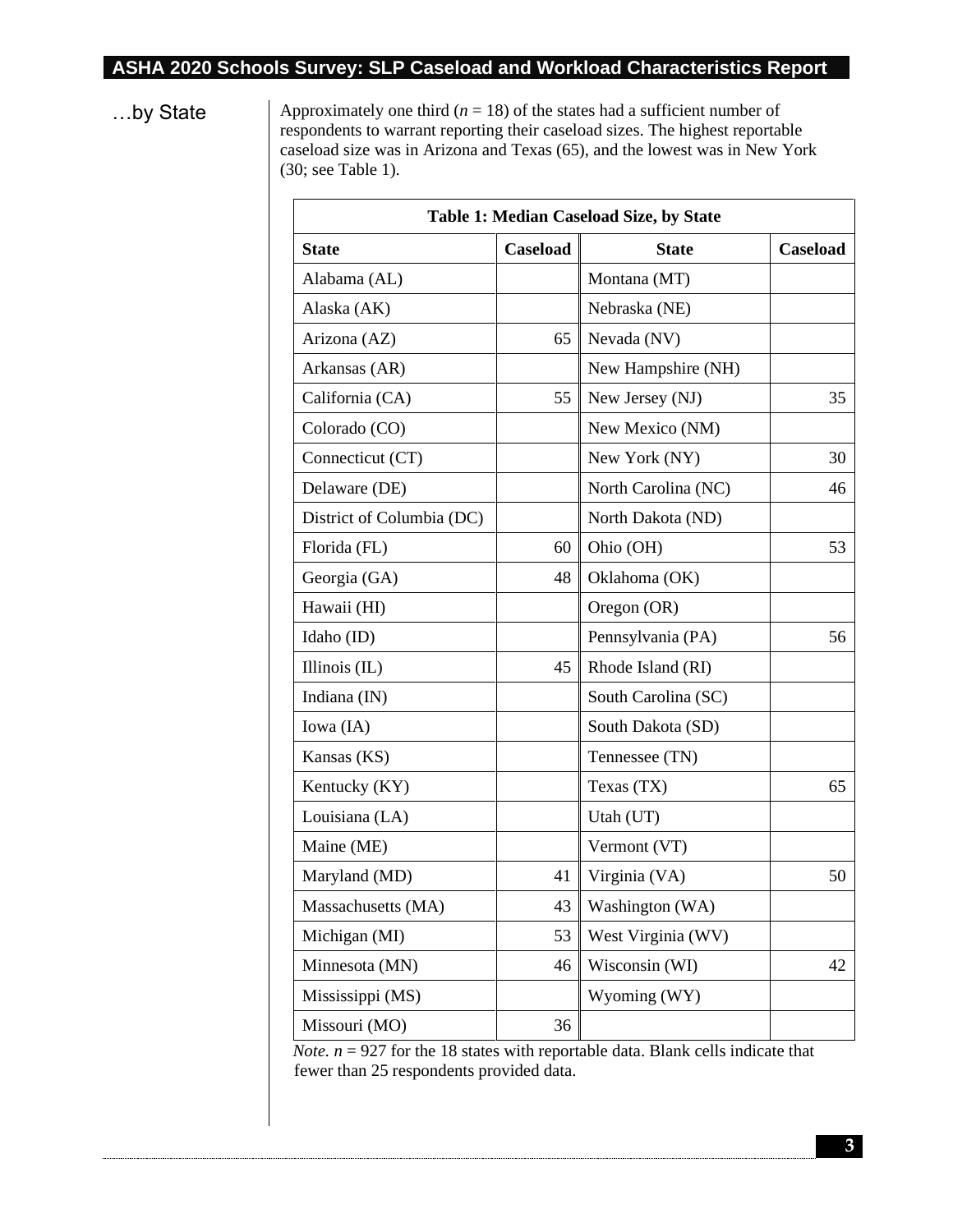

...by Area The median caseload size was lowest in the Middle Atlantic states (34) and highest in the East South Central states (60; see Figure 2).

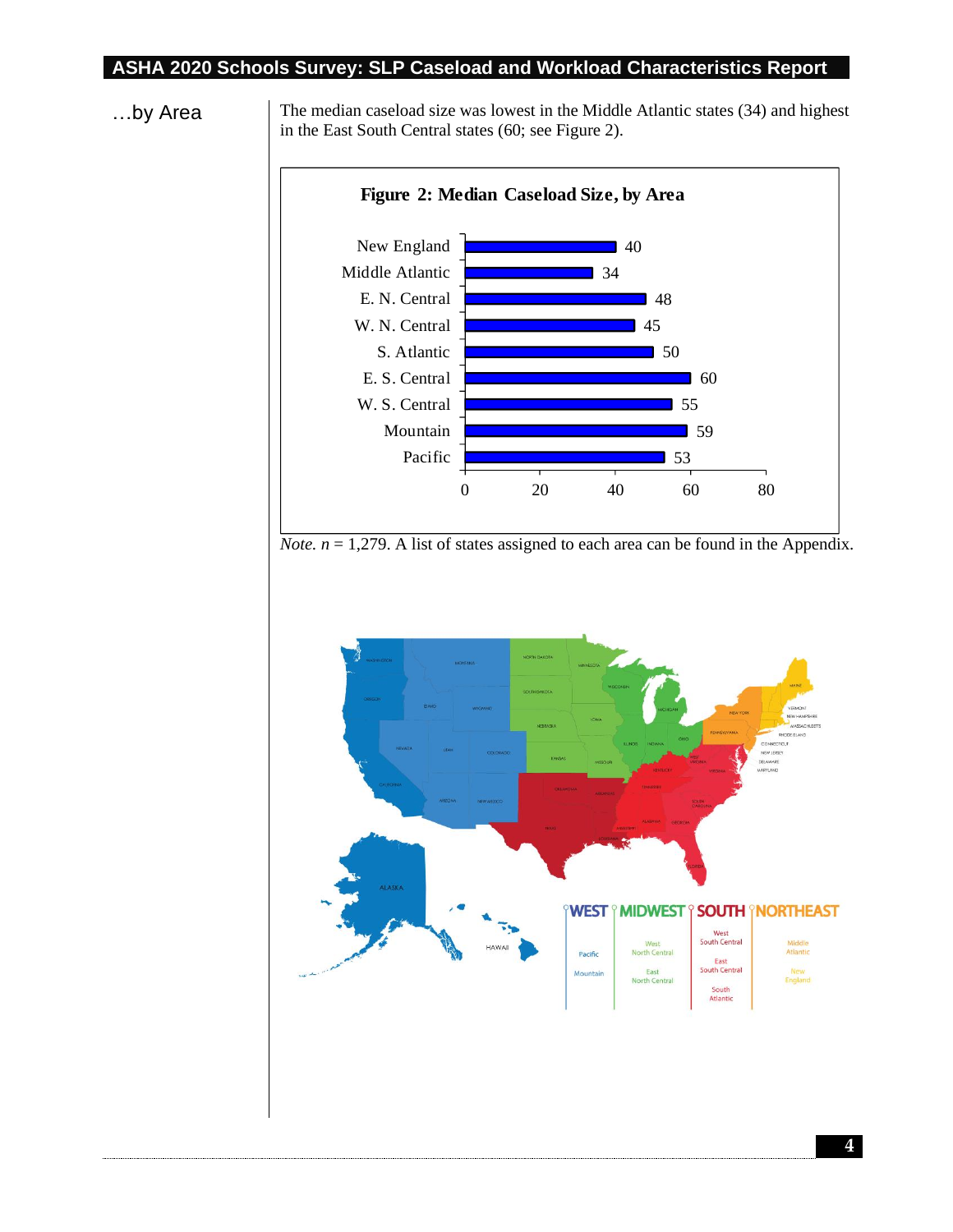# Areas of Intervention

The four areas of intervention in which most of the school-based SLPs had students were (a) autism spectrum disorder (92%); (b) language disorders: semantics, morphology, syntax; (c) speech sound disorders (89%); and (d) language disorders: pragmatics/social communication (87%; see Table 2).

The largest average number of students seen, grouped by area of intervention, was for language disorders: semantics, morphology, syntax (22), followed by speech sound disorders (19). The smallest number was for selective mutism (1).

| <b>Table 2: Areas of Intervention</b>                          |                                                                                 |                                                           |
|----------------------------------------------------------------|---------------------------------------------------------------------------------|-----------------------------------------------------------|
| <b>Area of intervention</b>                                    | Percentage of<br><b>SLPs</b> who<br>regularly serve<br>students in this<br>area | <b>Mean number of</b><br>students<br>regularly<br>served* |
| Acquired brain injury (ABI)                                    | 13.2                                                                            | 2.3                                                       |
| Auditory processing disorder (APD)                             | 30.5                                                                            | 4.7                                                       |
| Autism spectrum disorder (ASD)                                 | 91.7                                                                            | 10.9                                                      |
| Childhood apraxia of speech (CAS)                              | 57.6                                                                            | 2.7                                                       |
| Cognitive communication disorders                              | 51.5                                                                            | 10.2                                                      |
| Dysphagia (swallowing/feeding)                                 | 10.0                                                                            | 4.2                                                       |
| Fluency disorders                                              | 67.5                                                                            | 2.5                                                       |
| Hearing loss                                                   | 45.4                                                                            | 3.0                                                       |
| Language disorders: pragmatics/<br>social communication        | 86.5                                                                            | 12.5                                                      |
| Language disorders: semantics,<br>morphology, syntax           | 89.9                                                                            | 21.7                                                      |
| Nonverbal, augmentative and<br>alternative communication (AAC) | 63.1                                                                            | 6.5                                                       |
| Reading and writing (literacy)                                 | 35.8                                                                            | 12.6                                                      |
| Selective mutism                                               | 22.8                                                                            | 1.3                                                       |
| Speech sound disorders                                         | 88.9                                                                            | 18.5                                                      |
| Voice or resonance disorders                                   | 15.1                                                                            | 2.2                                                       |

*Note.*  $n = 1,279$ . SLP = speech-language pathologist.

\*Includes only SLPs who do serve these students.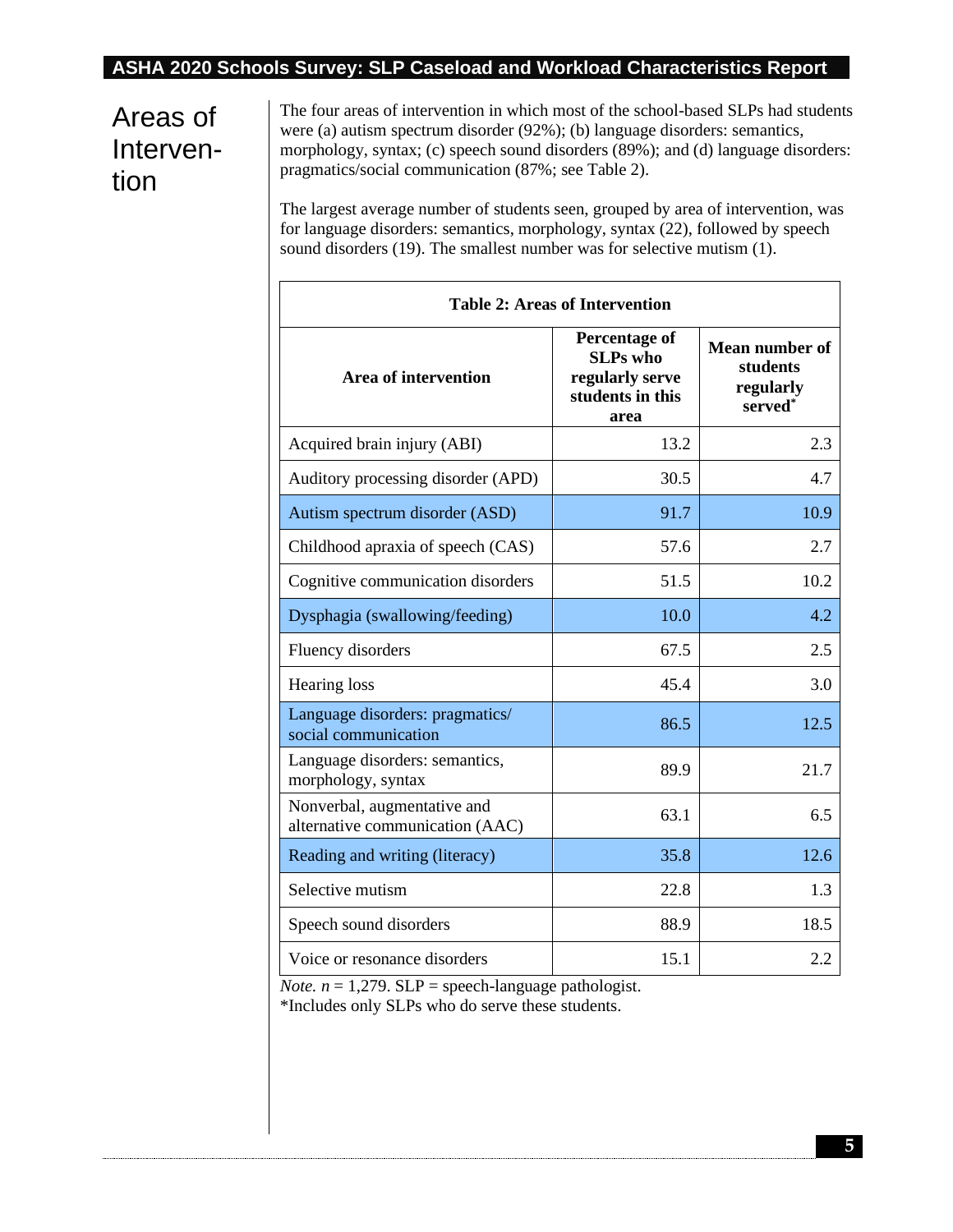# Weekly **Activities**

The SLPs who were clinical service providers and were employed full time reported spending an average (i.e., mean) of 36.6 hours in a typical week on a list of 10 activities. More of their time was spent in pull-out service than in any other activity (18.7 hours). Time spent on this activity was highest in elementary schools and lowest in special day/residential schools (see Figure 3). Respondents also reported that they spent a mean of

- 5.4 hours in classroom-based integrated services;
- 4.0 hours on diagnostic evaluations;
- 1.9 hours on collaborative consultation;
- 1.4 hours on Multi-Tiered System of Support/Response to Intervention (MTSS/RTI) activities;
- 0.9 hours on technological support;
- 0.9 hours on supervision;
- 0.2 hours on services to Section 504 students;
- 0.1 hours on telepractice; and
- 3.1 hours on other duties, as assigned.



*Note.*  $n = 1.121$ .

### **Workload Calculator**

When asked whether they had used the ASHA Workload Calculator that is on ASHA's website, 10% of the SLPs said *Yes;* 38% said *No, but I know what it is;* and 52% said *Don't know what it is.*

The type of facility where they worked was not related to their response  $(p = .301)$ , but the region of the country where they worked was ( $p = .000$ ). SLPs in the East North Central states were the most likely to reply *Yes* (20%) and least likely to say they did not know what the Workload Calculator was (35%). On the other hand, SLPs in the Middle Atlantic states were least likely to say *Yes* (4%) and most likely to say they did not know what it was (69%).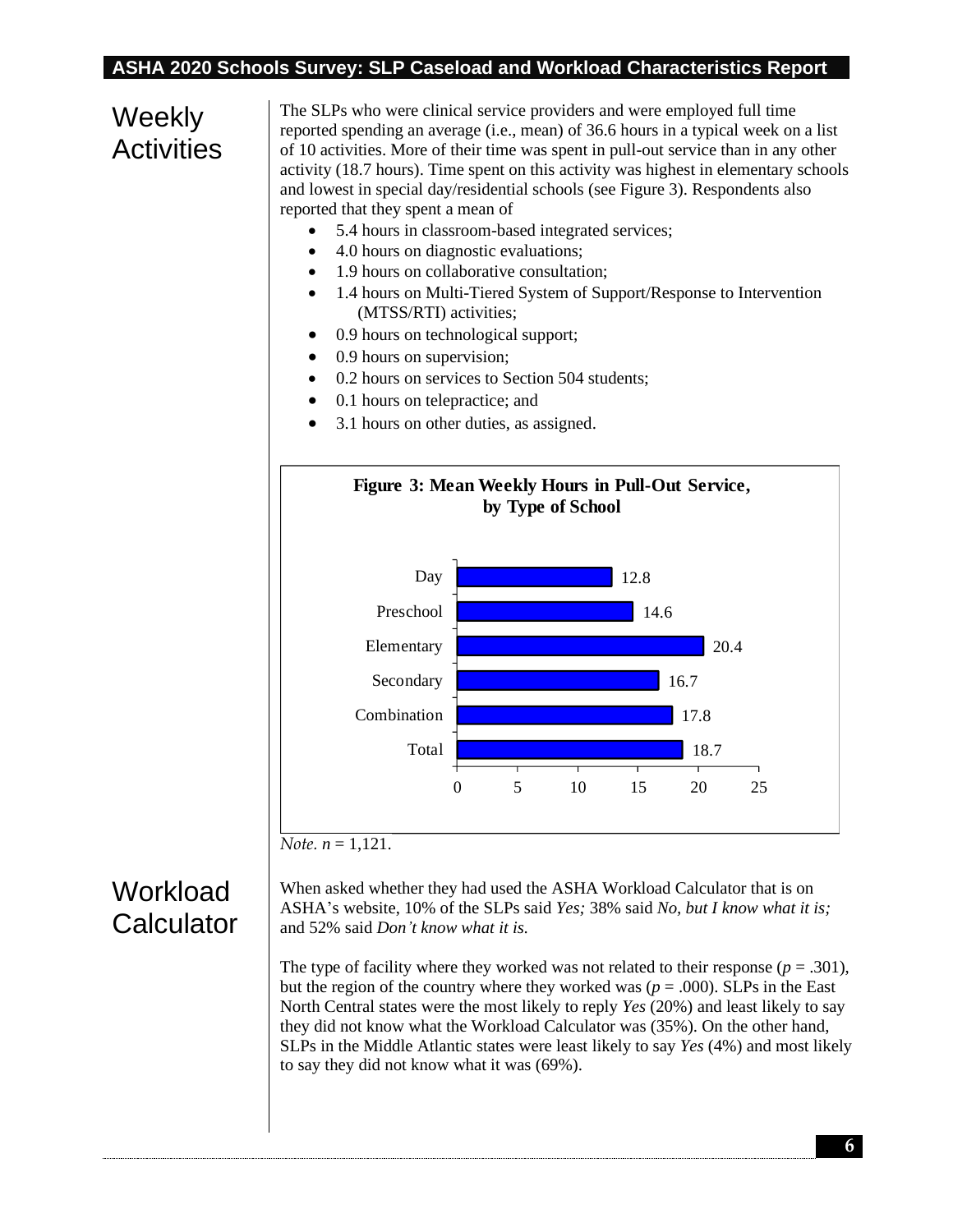## Missed **Sessions**

Survey respondents were asked to select which of the following four possible circumstances addressed whether they were required to make up missed sessions. (They could select multiple responses.)

- I am not required to make up missed sessions.
- When the student misses a session due to assembly or classroom activity.
- Any time a student misses a session for any reason.
- Any time I miss a session for any reason.

More than half (63%) of the clinical service providers who were employed full time or part time said they would need to make up a session any time that they missed a session for any reason. Fewer (32%) said that they were not required to make up missed sessions, 17% said that a session would need to be made up when the student missed a session due to assembly or classroom activity, and 9% said a makeup session was required any time a student missed a session for any reason (see Figure 4).



*Note.*  $n = 1,496$ . SLP = speech-language pathologist.

The type of facility where SLPs were employed had an effect on only one of the responses. The range of SLPs who were required to make up missed sessions due to assembly or classroom activity was between 10% in preschools and 24% in secondary schools ( $p = .008$ ). Region of the country had an effect on all four responses ( $p = .000$ ).

- The range of SLPs who were required to make up missed sessions any time they missed one for any reason ranged from 48% of those in New England to 76% in the West South Central states.
- When the student missed a session for any reason, 2% of SLPs in the Pacific states to 16% in the Middle Atlantic states were required to make up missed sessions.
- SLPs who reported that they were required to make up missed sessions when students were missing due to assembly or classroom activity was between 6% of those in the West North Central states and 32% in the South Atlantic states.
- Finally, from 22% of SLPs in the West South Central states to 47% in New England were not required to make up missed sessions.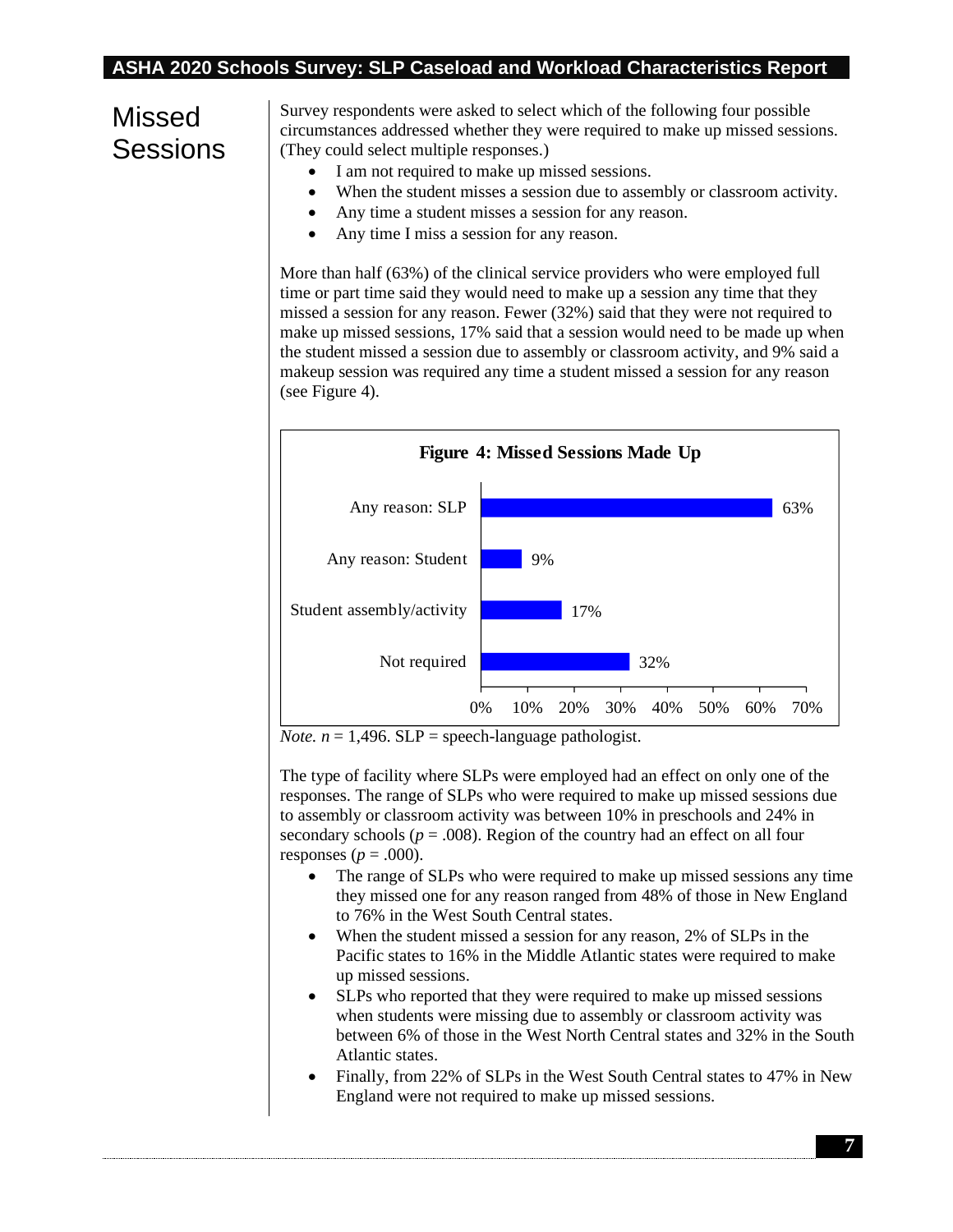# **Supervision**

When asked how comfortable they felt to supervise audiology or speech-language pathology assistants within their professional area (i.e., audiology or speechlanguage pathology), slightly more than half of the SLPs felt *very* or *extremely comfortable* (see Table 3).

| <b>Response</b>        | $\frac{0}{\alpha}$ |
|------------------------|--------------------|
| Not at all comfortable |                    |
| Slightly comfortable   |                    |
| Somewhat comfortable   | 30                 |
| Very comfortable       | 37                 |
| Extremely comfortable  | 18                 |

### …by Region

Type of school ( $p = .346$ ) had no effect on their response, but both area of the country ( $p = .011$ ; see Table 4) and years of experience in the schools ( $p = .000$ ) did.

| Table 4: Comfort With Supervising Assistants, by Region (%) |                  |                |                |      |
|-------------------------------------------------------------|------------------|----------------|----------------|------|
| <b>Response</b>                                             | <b>Northeast</b> | <b>Midwest</b> | South          | West |
| Not at all comfortable                                      | 8                | 6              | $\overline{4}$ |      |
| Slightly comfortable                                        |                  | 10             | 12             |      |
| Somewhat comfortable                                        | 29               | 33             | 30             | 28   |
| Very comfortable                                            | 36               | 36             | 37             | 41   |
| Extremely comfortable                                       | 20               | 14             | 18             | 20   |

 *Note*. *n* = 1,704.

#### …by Experience

The more years of experience that SLPs had in the schools, the more likely they were to report that they were *extremely comfortable* with supervising assistants. Specifically, the percentages of SLPs who said they were *extremely comfortable* can be broken down as follows:

- 1–5 years of experience: 7%
- 6–10 years of experience: 13%
- 11–15 years of experience: 21%
- 16–20 years of experience: 22%
- 21–25 or 26–30 years of experience 26%
- 31 or more years of experience: 34%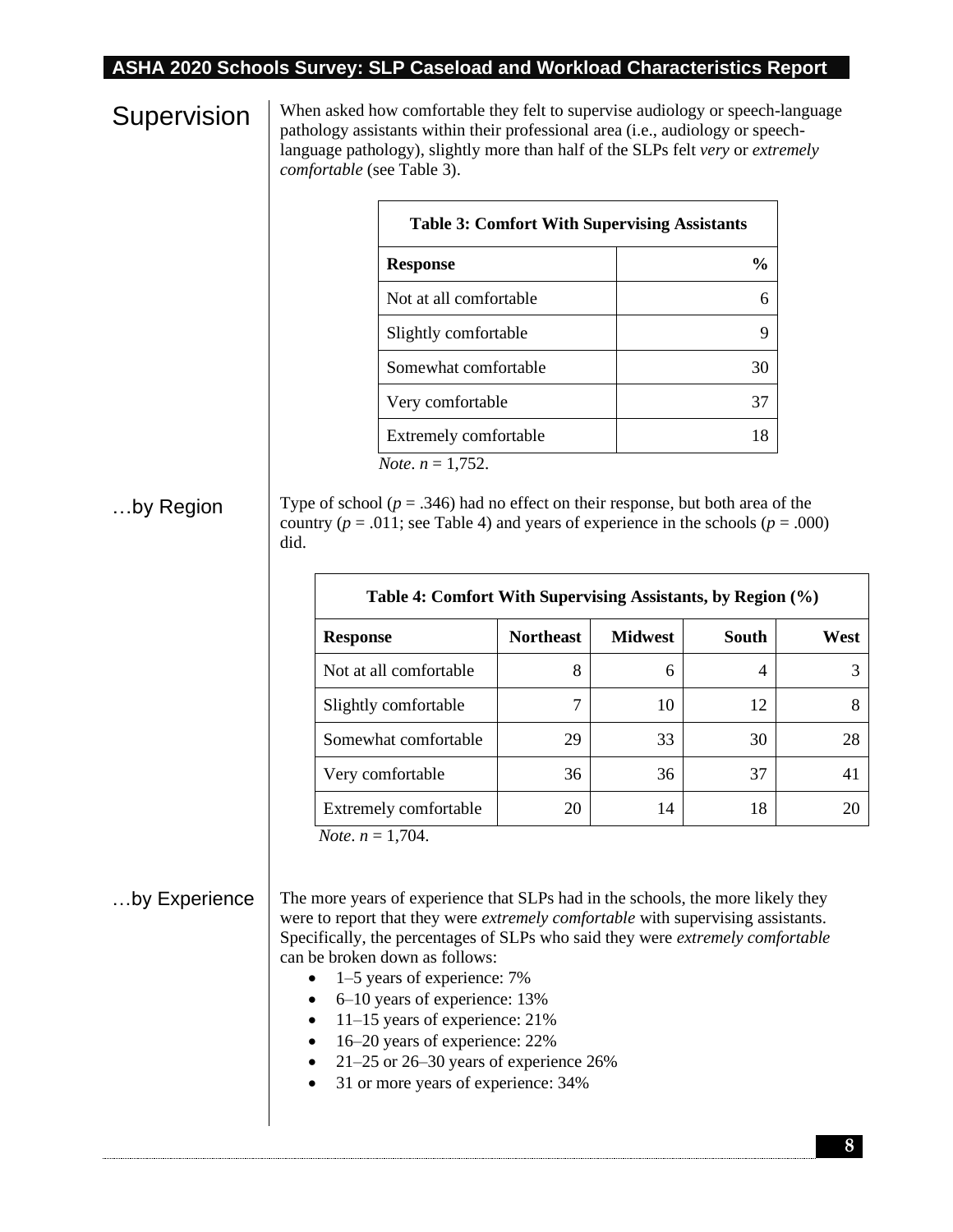| Survey<br>Notes and<br>Methodology | Since 2004, ASHA has fielded the Schools Survey in even-numbered years to<br>gather information of interest to the professions. Members, volunteer leaders, and<br>staff rely on data from the Schools Survey to better understand the priorities and<br>needs of SLPs and educational audiologists.                                                                                                                                                                                                                                                                                                                                                                                                                                                                                                                                                                                                                                                                                                                                                                                                                                                                                                                                                                                                    |
|------------------------------------|---------------------------------------------------------------------------------------------------------------------------------------------------------------------------------------------------------------------------------------------------------------------------------------------------------------------------------------------------------------------------------------------------------------------------------------------------------------------------------------------------------------------------------------------------------------------------------------------------------------------------------------------------------------------------------------------------------------------------------------------------------------------------------------------------------------------------------------------------------------------------------------------------------------------------------------------------------------------------------------------------------------------------------------------------------------------------------------------------------------------------------------------------------------------------------------------------------------------------------------------------------------------------------------------------------|
| <b>Response Rate</b>               | The survey was fielded on February 10, 2020, to a random sample of<br>4,500 ASHA-certified SLPs and 500 ASHA-certified audiologists who<br>were employed in school settings in the United States. Everyone<br>received an electronic "be-on-the-lookout-for" message 2 days later,<br>and a second postal mailing followed on March 11. A third mailing<br>was not sent because of the COVID-19 pandemic.<br>The sample was a random sample, stratified by state. Small groups,<br>such as constituents in Wyoming, were oversampled. Weighting was<br>used when presenting data to reflect the actual distribution of SLPs in<br>each state based on ASHA's membership database.<br>The original sample included 4,500 SLPs, with an additional survey<br>returned by an SLP who had removed his identifying number,<br>resulting in a total gross sample of 4,501. Of the original 4,501 SLPs, 17<br>were retired, 21 were employed in other types of facilities, 16 were not<br>employed in the field, 8 had incorrect addresses, and 2 were ineligible<br>for other reasons, leaving 4,437 possible respondents. The actual<br>number of respondents was 1,779, resulting in a 40.1% response rate.<br>The results presented in this report are based on responses from those<br>1,779 individuals. |
| Reports                            | Results from the 2020 Schools Survey are presented in a series of reports for SLPs:<br>SLP Caseload and Workload Characteristics<br><b>SLP Workforce and Work Conditions</b><br><b>SLP</b> Annual Salaries and Hourly Wages<br>Survey Summary Report: Numbers and Types of Responses, SLPs<br>Survey Methodology, Respondent Demographics, and Glossary, SLPs<br>Results from the educational audiologists are presented in a separate report: Survey<br>Summary Report: Numbers and Types of Responses, Educational Audiologists.                                                                                                                                                                                                                                                                                                                                                                                                                                                                                                                                                                                                                                                                                                                                                                      |
| Suggested<br><b>Citation</b>       | American Speech-Language-Hearing Association. (2020). 2020 Schools Survey<br>report: SLP caseload and workload characteristics.<br>www.asha.org/Research/memberdata/Schools-Survey/                                                                                                                                                                                                                                                                                                                                                                                                                                                                                                                                                                                                                                                                                                                                                                                                                                                                                                                                                                                                                                                                                                                     |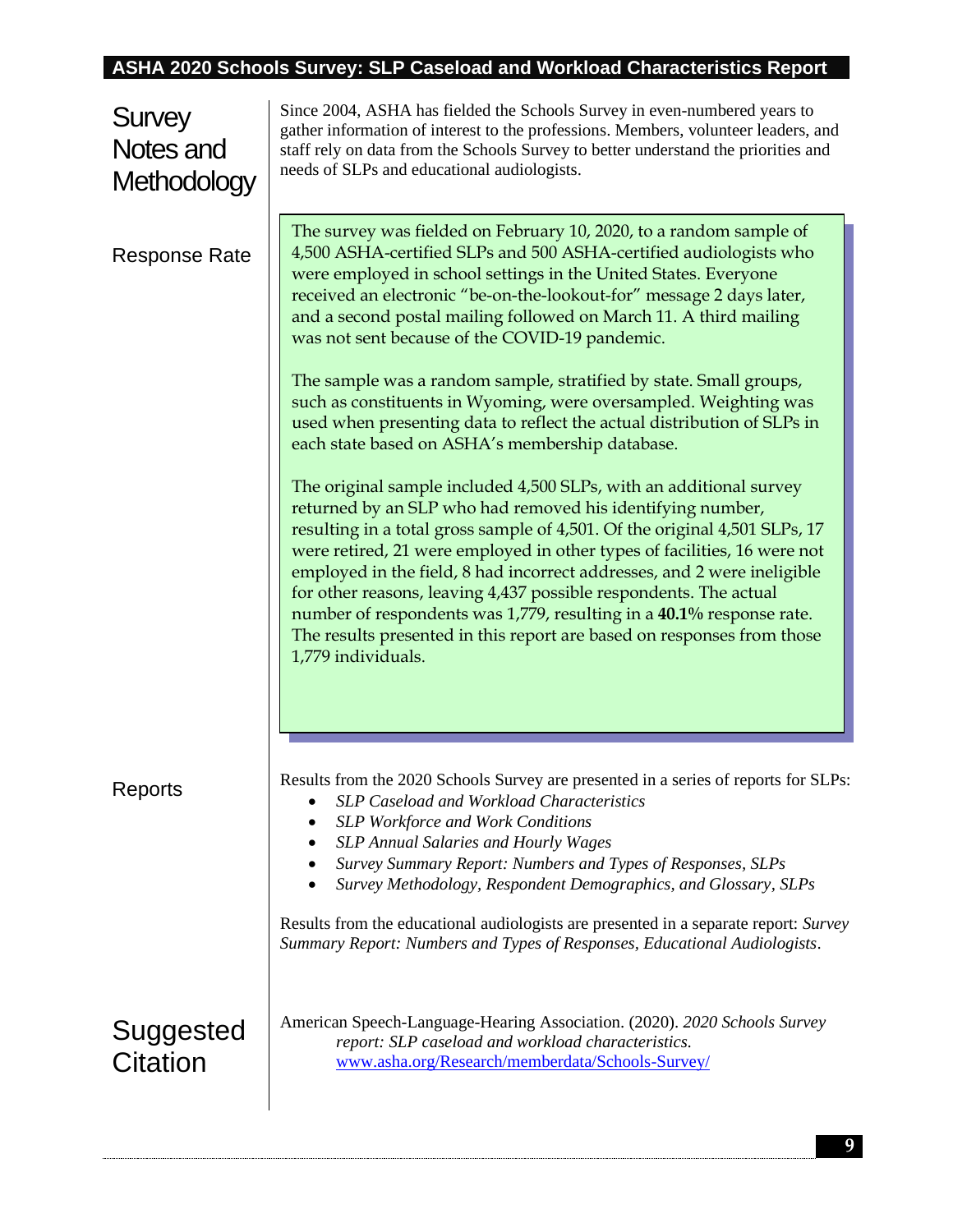| Supplemental<br><b>Resources</b> | American Speech-Language-Hearing Association. (n.d.-a). ASHA Assistants<br>Program. www.asha.org/associates/assistants-certification-program/                                                                                                                                                                                                                                                                                   |
|----------------------------------|---------------------------------------------------------------------------------------------------------------------------------------------------------------------------------------------------------------------------------------------------------------------------------------------------------------------------------------------------------------------------------------------------------------------------------|
|                                  | American Speech-Language-Hearing Association. (n.d.-b). ASHA Workload<br>Calculator. https://www.asha.org/SLP/Schools/Workload-Calculator/                                                                                                                                                                                                                                                                                      |
|                                  | American Speech-Language-Hearing Association. (n.d.-c). The Practice Portal.<br>https://www.asha.org/Practice-Portal/                                                                                                                                                                                                                                                                                                           |
|                                  | American Speech-Language-Hearing Association. (2002). A workload analysis<br>approach for establishing speech-language caseload standards in the<br>school [Position Statement]. www.asha.org/policy/PS2002-00122/                                                                                                                                                                                                              |
|                                  | American Speech-Language-Hearing Association. (2010a). Roles and<br>responsibilities of speech-language pathologists in schools [Position<br>Statement]. https://www.asha.org/policy/PS2010-00318/                                                                                                                                                                                                                              |
|                                  | American Speech-Language-Hearing Association. (2010b). Roles and<br>responsibilities of speech-language pathologists in schools [Professional<br>Issues Statement]. https://www.asha.org/policy/PI2010-00317/                                                                                                                                                                                                                   |
|                                  | American Speech-Language-Hearing Association. (2010c). Working for change: A<br>guide for speech-language pathologists and audiologists in schools.<br>https://www.asha.org/uploadedFiles/Working-Change-Schools-SLPs-<br><b>Audiologists-Guide.pdf</b>                                                                                                                                                                         |
| Additional<br>Information        | If you would like to speak with a member of the ASHA School Services Team<br>about the survey, please send a message to schools@asha.org or call ASHA's<br>Action Center (800-498-2071) and ask to be connected to a School Services staff<br>member. To learn more about how the Association is working on behalf of school-<br>based ASHA Certified Members, visit the ASHA Schools webpages at<br>www.asha.org/slp/schools/. |
| Thank You                        | ASHA would like to thank the SLPs who completed the ASHA 2020 Schools<br>Survey. Reports like this one are possible only because people like you participate.                                                                                                                                                                                                                                                                   |
|                                  | <b>Is this information valuable to you?</b> If so, please accept invitations to participate<br>in other ASHA-sponsored surveys and focus groups. You are the experts, and we<br>rely on you to provide data to share with your fellow members. ASHA surveys<br>benefit you.                                                                                                                                                     |
|                                  |                                                                                                                                                                                                                                                                                                                                                                                                                                 |
|                                  |                                                                                                                                                                                                                                                                                                                                                                                                                                 |
|                                  |                                                                                                                                                                                                                                                                                                                                                                                                                                 |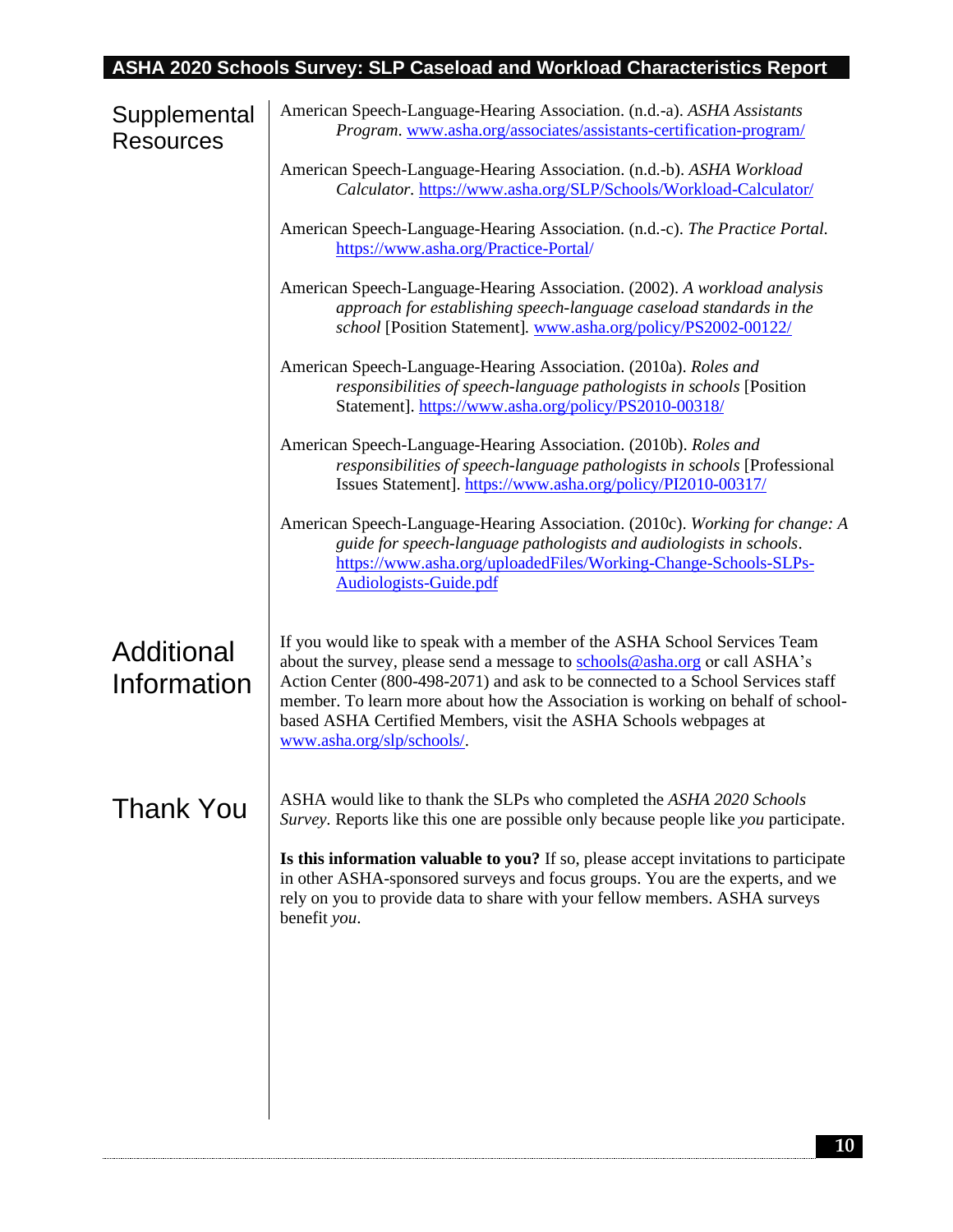Appendix:

State Listings